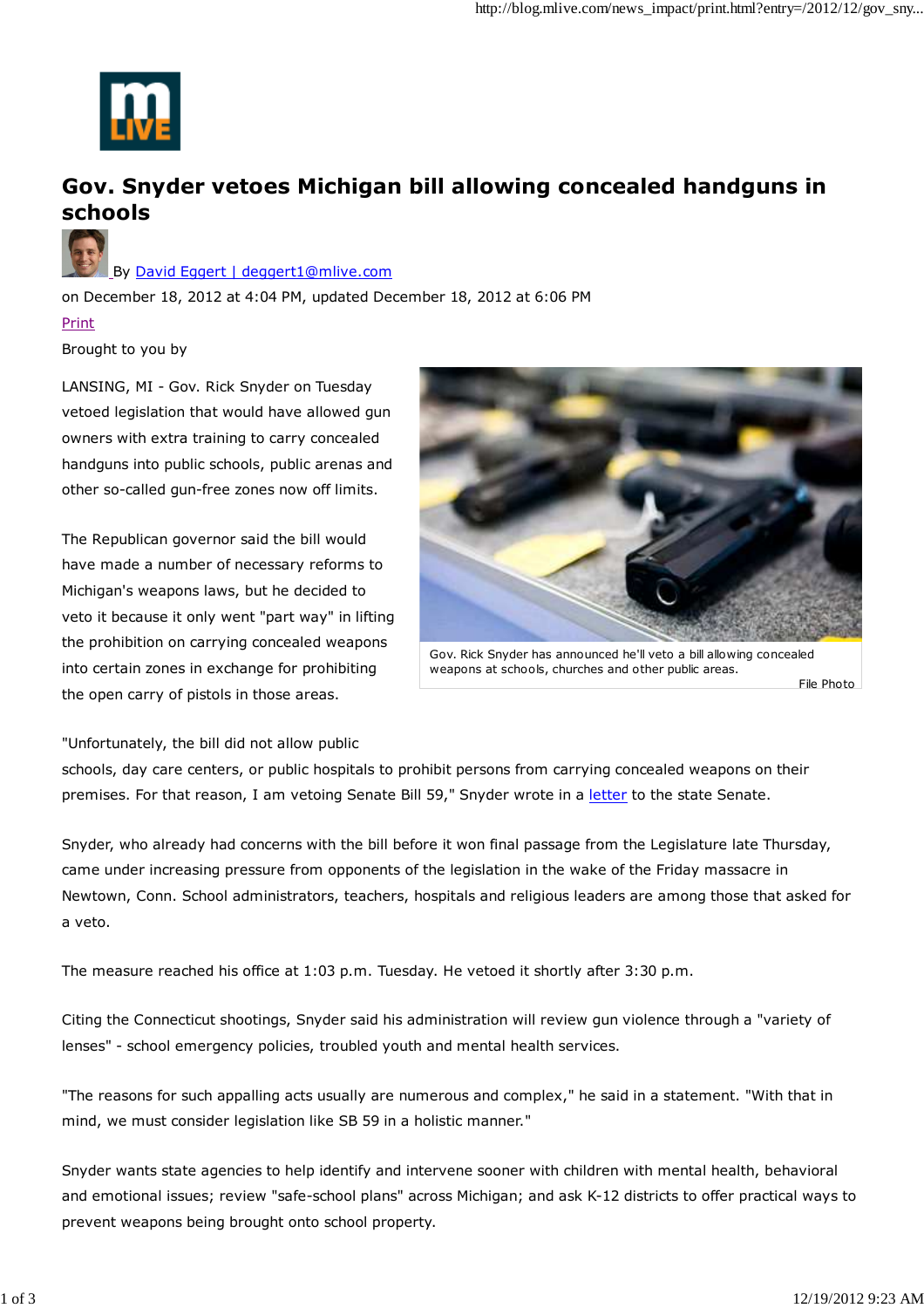The legislation would have allowed hidden firearms in gun-free zones, if concealed permit holders undergo extra training. It also would end the little-known - but legal - contradiction allowing permit holders to have guns openly there.

Michigan prohibits people licensed for concealed weapons from carrying them in a concealed way in schools, day care centers, sports arenas, bars, places of worship, hospitals, dorms and casinos.

The bill - part of a broader effort to modernize the concealed pistol license law - would let private owners in gun-free zones still decide on their own to prohibit concealed handguns.

## **Related:** •

## Debate - Should Snyder have approved the bill?

• More openly carried guns predicted if Snyder vetoes concealed weapons bill

A sticking point became what to do about public schools, public hospitals and arenas run or owned by public authorities.

Snyder wanted wording saying they could post signs barring guns under the state's trespassing law. Green and other Republicans said doing so would have opened up Michigan to court rulings saying communities could preempt state firearms laws.

"We cannot have different laws in every community," Green told MLive on Tuesday. "There has to be a standardized state law where every building was the same."

He mentioned that a city like Ann Arbor, for instance, could decide to prohibit concealed weapons entirely if Snyder's proposed amendment had been added.

Also Tuesday, the governor signed House Bill 5225 and Senate 984, which aim to streamline the process for handgun purchases and eliminate restrictions against Michigan residents buying rifles and shotguns in non-contiguous states.

In a statement, the Michigan Catholic Conference applauded Snyder's veto. It had resisted having to post signs barring guns.

"Allowing for an indeterminable number of permit holders to carry concealed in a place of worship was not good public policy to begin with," the Catholic Church's public-policy arm said in a statement. "Churches are meant to be a place of sanctuary for worshippers to gather in peace and free of the threat of gun violence."

House Speaker Jase Bolger, R-Marshall, issued the following statement on the veto:

"As the father of two children, I cannot begin to imagine the heartbreak and horror for those in Connecticut. The sad truth is that signing or vetoing Senate Bill 59 would have had no impact on that tragedy. With regard to this specific legislation, it is unfortunate a compromise was not reached that the governor could support, and I understand the governor exercising his authority. It also is unfortunate that this veto does not make Michigan